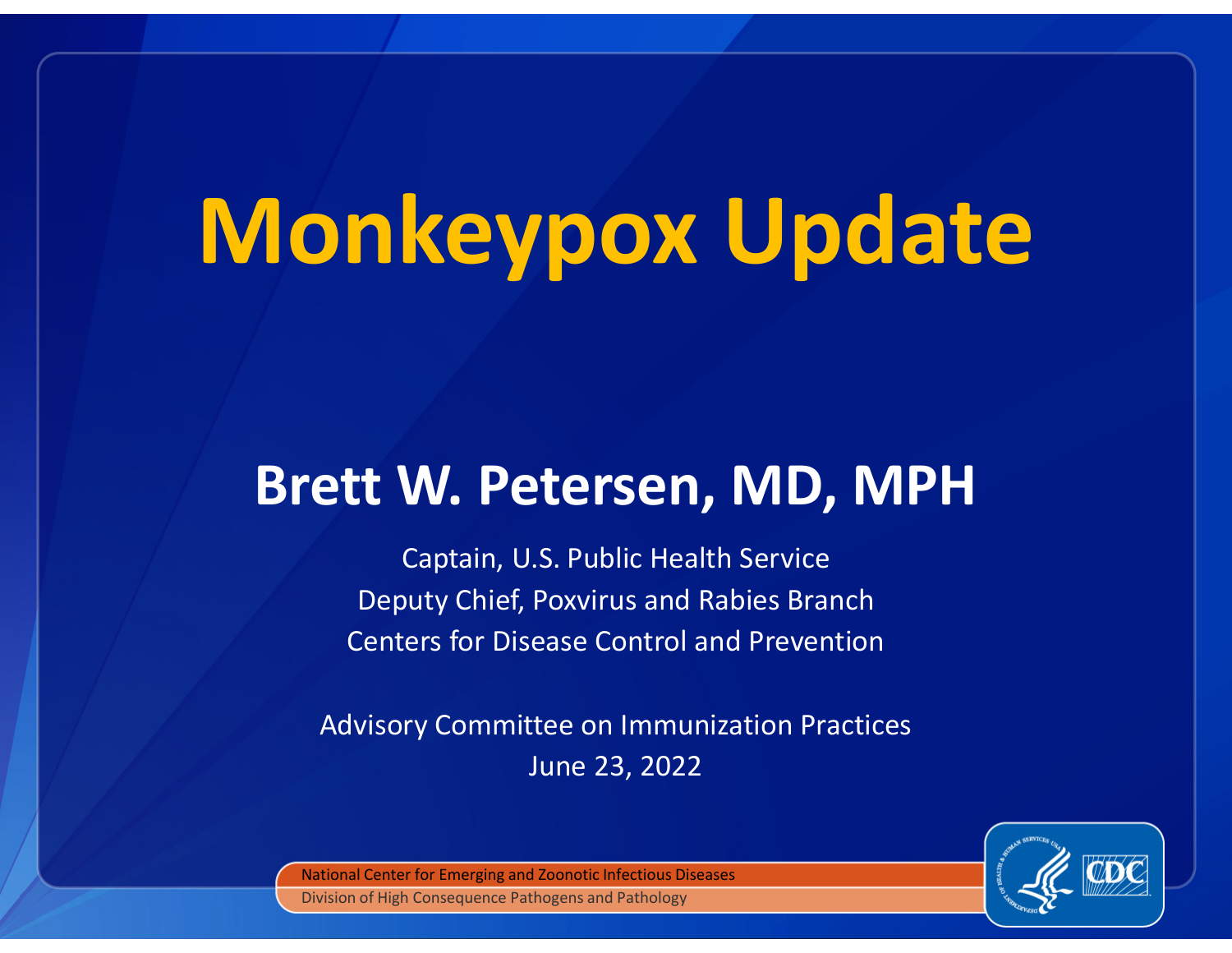# Medical Countermeasures Stockpiled for Orthopoxviruses

- • Vaccines
	- **DESCRIPTION**
	- **ACAM2000**
- • Treatment
	- **Tecovirimat**
	- Vaccinia Immune Globulin Intravenous (VIGIV)
	- Cidofovir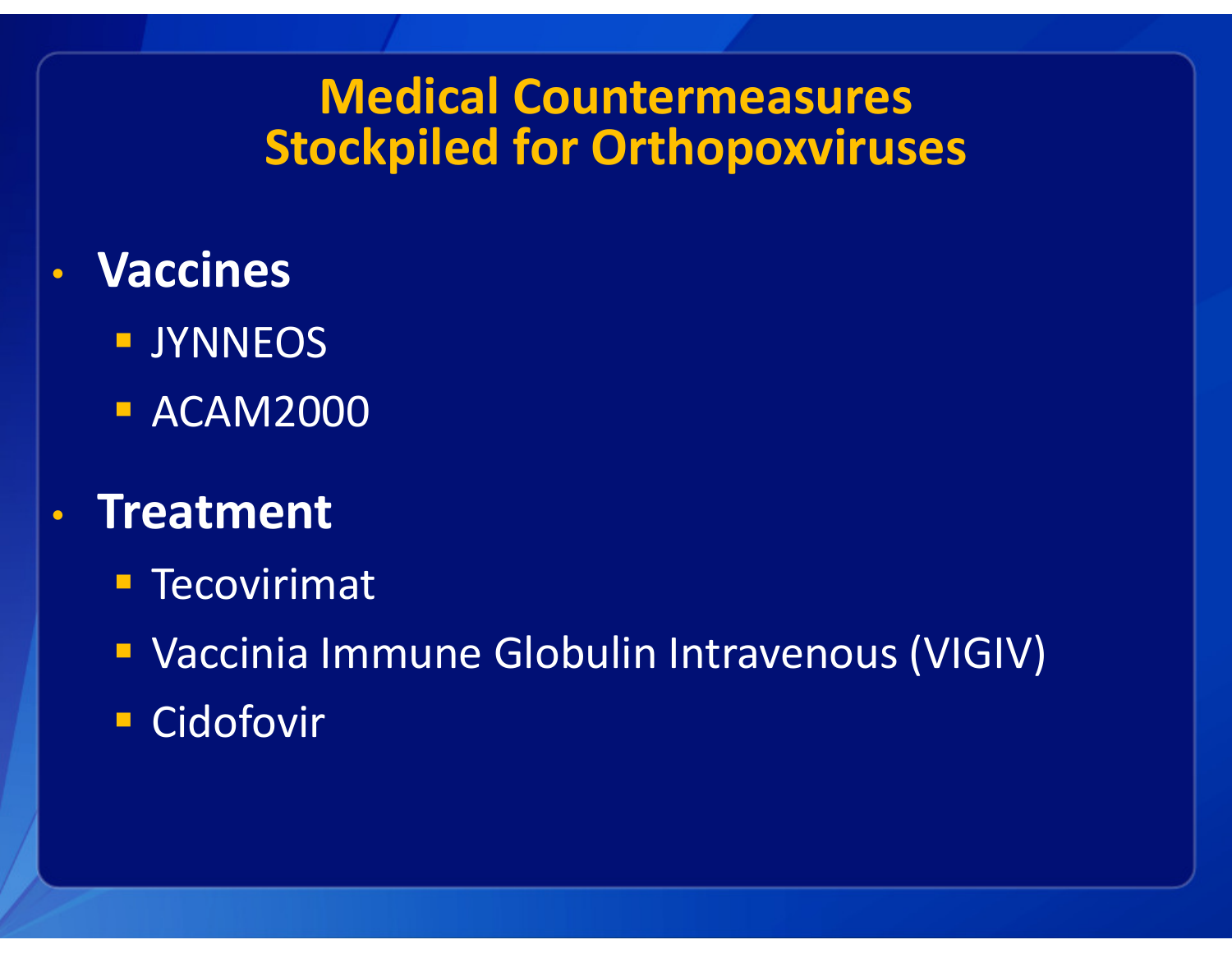#### **JYNNEOS**

- **D** JYNNEOS is a live vaccine produced from the strain Modified Vaccinia Ankara-Bavarian Nordic (MVA-BN), an attenuated, non-replicating orthopoxvirus
	- Also known as IMVAMUNE, IMVANEX, MVA

# □ Licensed by FDA in September 2019

# $\Box$  Indication

- **JYNNEOS** is indicated for prevention of smallpox and monkeypox disease in adults 18 years of age and older determined to be at high risk for smallpox or monkeypox infection
- CDC is developing an Expanded Access Investigational New Drug Protocol to allow the use of JYNNEOS for monkeypox in pediatric populations

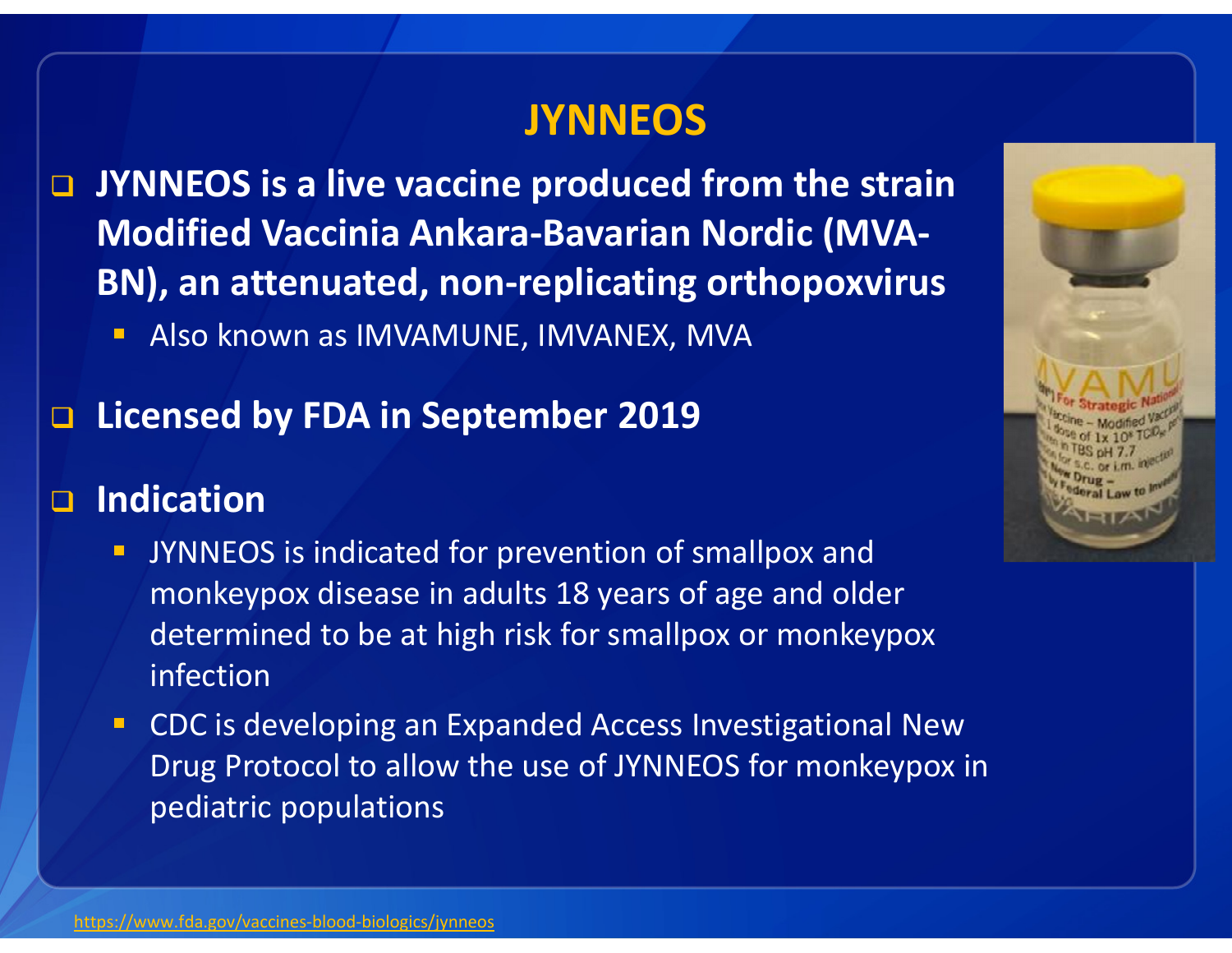#### ACAM2000

□ ACAM2000 is a live vaccinia virus vaccine

- □ Licensed by FDA in August 2007
- $\Box$  Replaced Dryvax - license withdrawn by manufacturer and remaining vaccine destroyed

# □ Indication

- $\blacksquare$  ACAM2000 is indicated for active immunization against smallpox disease for persons determined to be at high risk for smallpox infection
- **EXPC-held Emergency Access Investigational New Drug** Protocol allows use for Non-Variola OrthopoxvirusInfection (e.g., monkeypox) during an outbreak

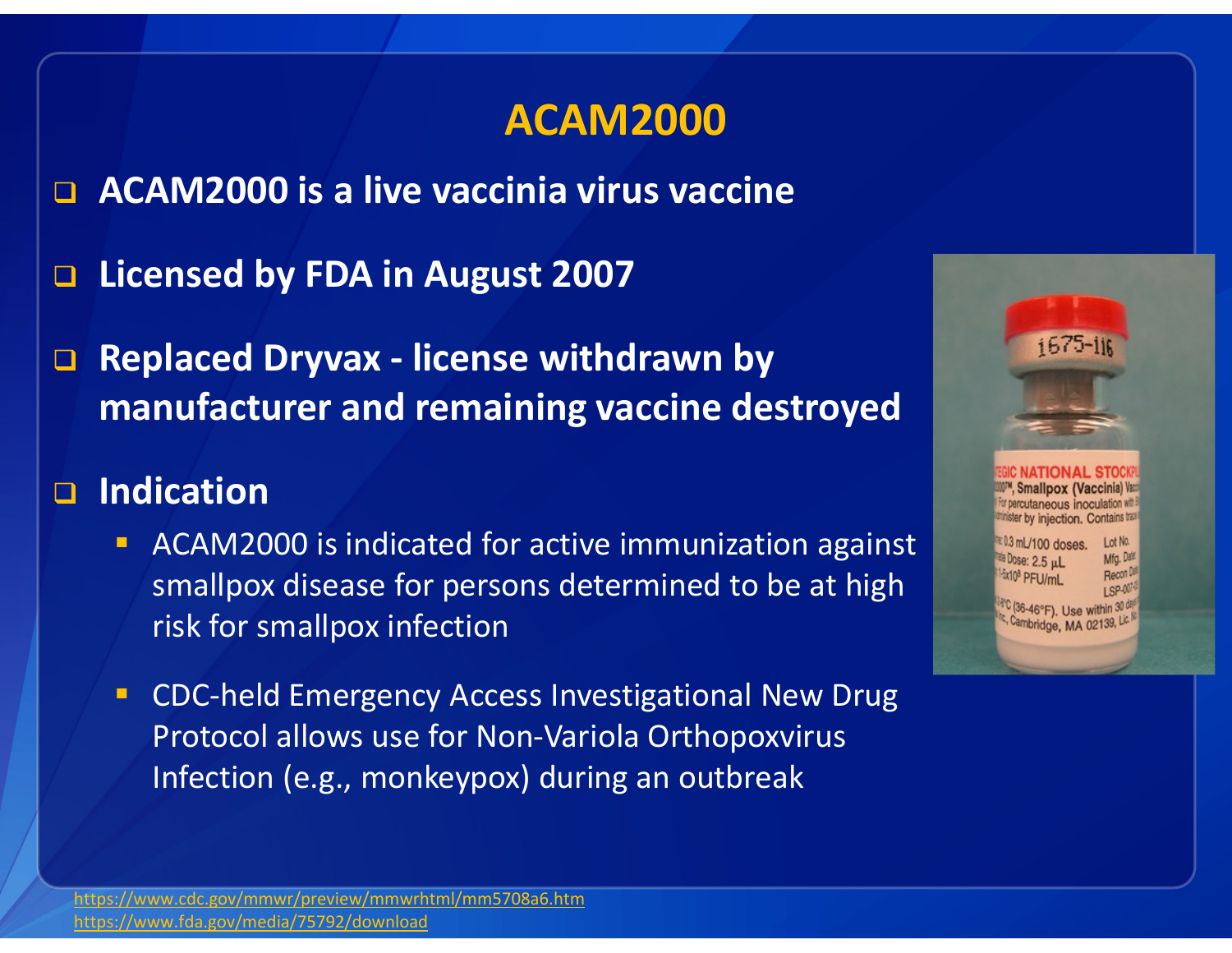# ACAM2000 and JYNNEOS

|                                                       | <b>ACAM2000</b>                                                                  | <b>JYNNEOS</b>                                                                               |  |
|-------------------------------------------------------|----------------------------------------------------------------------------------|----------------------------------------------------------------------------------------------|--|
| <b>Vaccine virus</b>                                  | Replication-competent vaccinia virus                                             | <b>Replication-deficient Modified</b><br>vaccinia Ankara                                     |  |
| "Take"                                                | "Take" occurs                                                                    | No "take" after vaccination                                                                  |  |
| <b>Inadvertent inoculation and</b><br>autoinoculation | <b>Risk exists</b>                                                               | No risk                                                                                      |  |
| <b>Serious adverse event</b>                          | <b>Risk exists</b>                                                               | <b>Fewer expected</b>                                                                        |  |
| <b>Cardiac adverse events</b>                         | Myopericarditis in 5.7 per 1,000<br>primary vaccinees                            | Risk believed to be lower than that<br>for ACAM2000                                          |  |
| <b>Effectiveness</b>                                  | FDA assessed by comparing<br>immunologic response and "take" rates<br>to Dryvax* | FDA assessed by comparing<br>immunologic response to<br><b>ACAM2000 &amp; animal studies</b> |  |
| <b>Administration</b>                                 | Percutaneously by multiple puncture<br>technique in single dose                  | Subcutaneously in 2 doses, 28 days<br>apart                                                  |  |

\*Both ACAM2000 and Dryvax are derived from the NYC Board of Health strain of vaccinia; ACAM2000 is a "second generation" smallpox vaccine derived from a clone of Dryvax, purified, and produced using modern cell culture technology.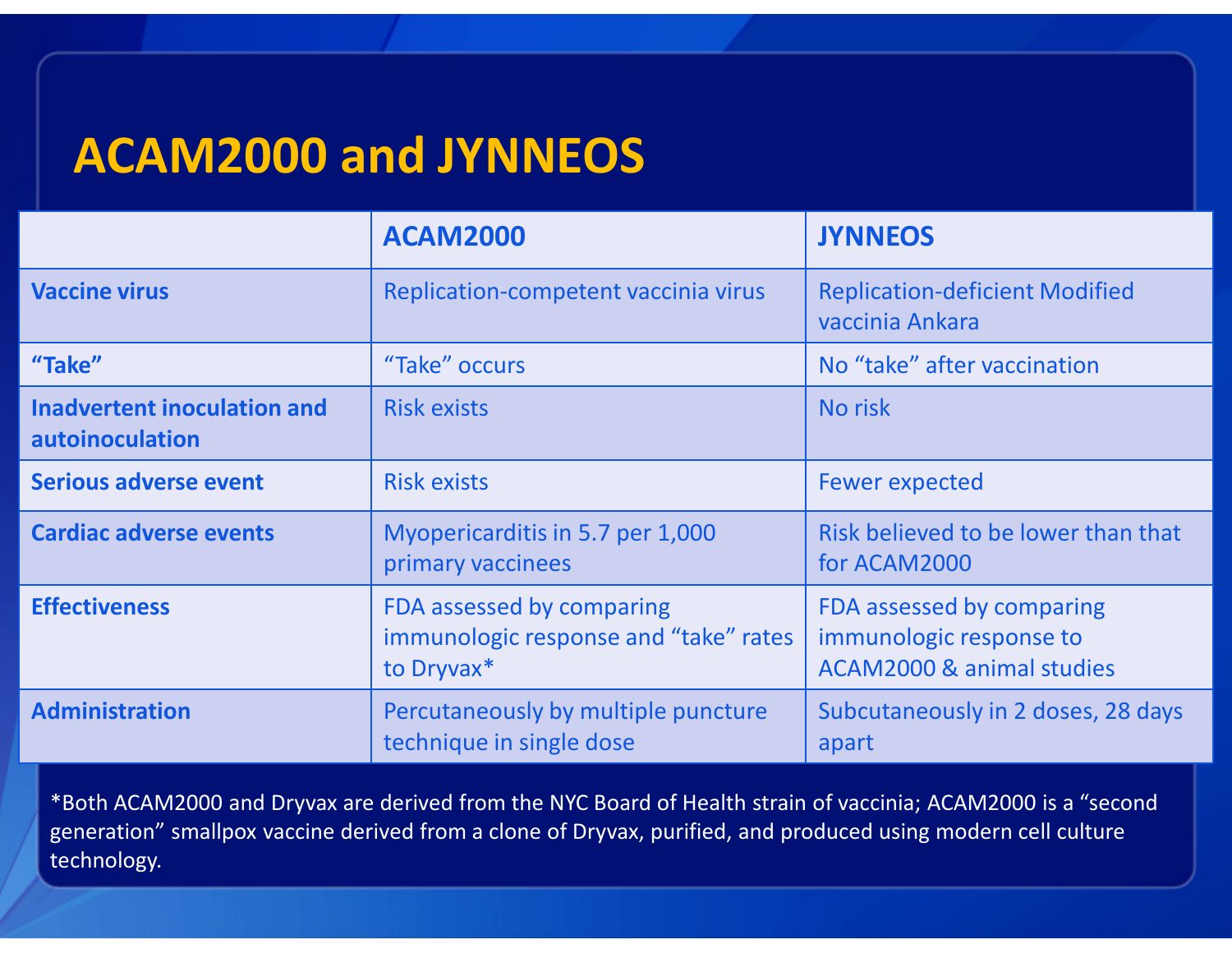# Vaccine Supply

#### •**JYNNEOS**

- As of June 14, the SNS held more than 36,000 courses in its immediate inventory
- ~150,000 courses to be delivered in the next few weeks
- ~500,000 courses to be delivered this year
- ~250,000 courses to be manufactured from existing bulk vaccine to be delivered later this year
- ~7.9 million courses that could be filled and finished upon request by the government

#### •ACAM2000

>100 Million doses

https://aspr.hhs.gov/ASPRBlog/Pages/BlogDetailView.aspx?ItemID=432https://www.bavarian-nordic.com/investor/news/news.aspx?news=6584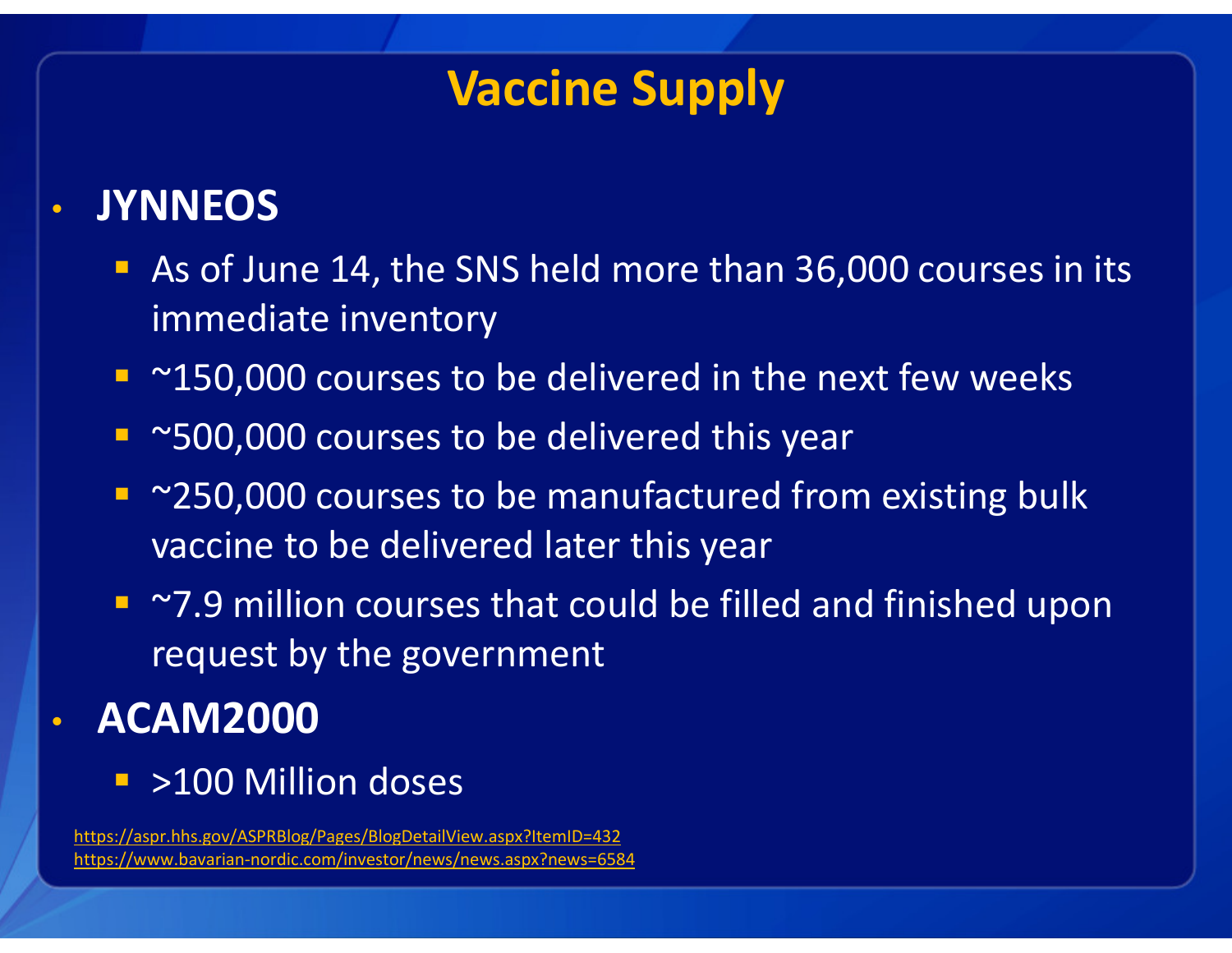### Pre-Exposure Prophylaxis

- • On November 3, 2021, the Advisory Committee and Immunization Practices (ACIP) voted to recommend vaccination for select persons at risk for occupational exposure to orthopoxviruses
- • Policy note published June 3, 2022
	- **Service Service**  Use of JYNNEOS (Smallpox and Monkeypox Vaccine, Live, Nonreplicating) for Preexposure Vaccination of Persons at Risk for Occupational Exposure to Orthopoxviruses: Recommendations of the Advisory Committee on Immunization Practices — United States, 2022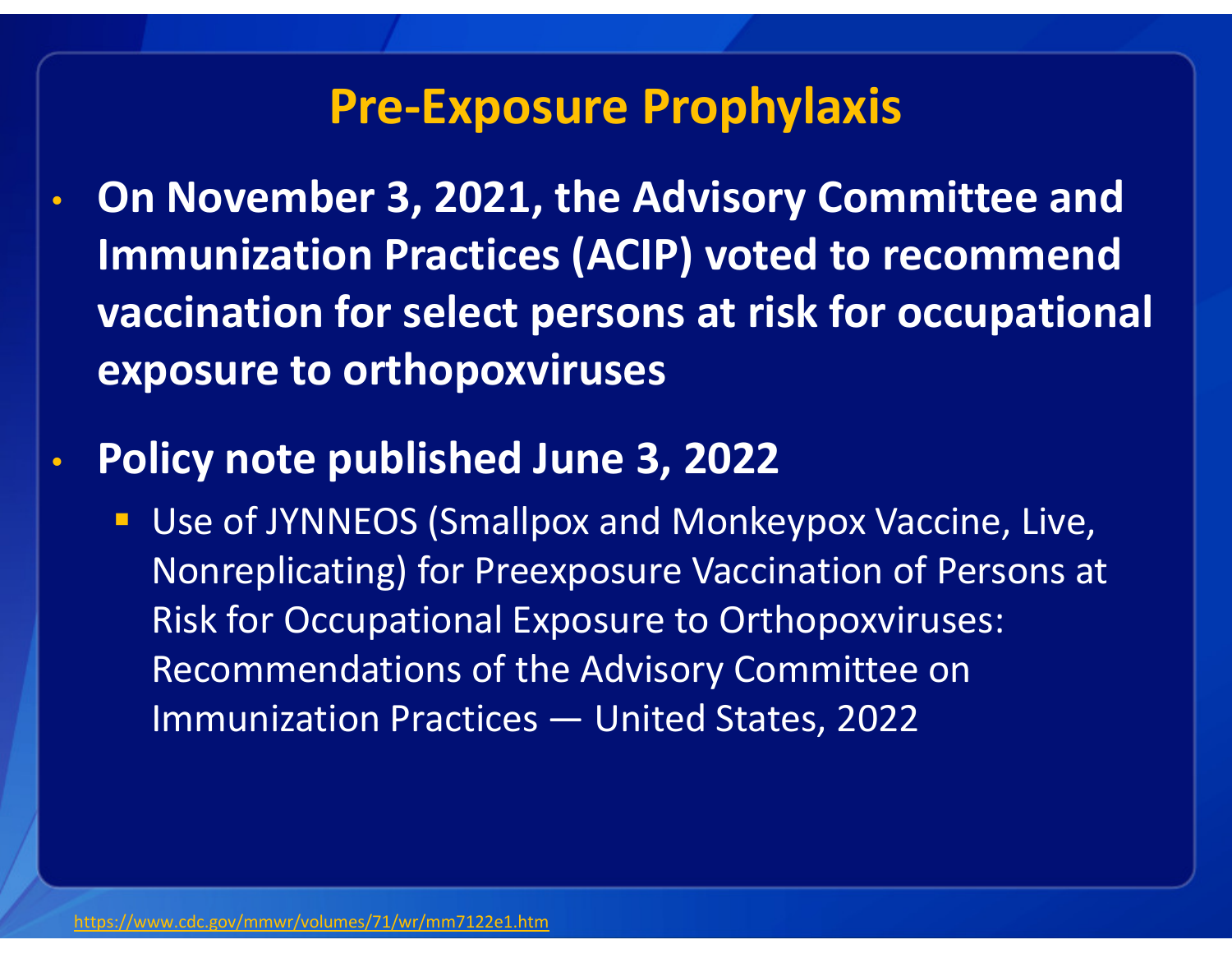### Pre-Exposure Prophylaxis

- • People who should get PrEP include:
	- **EXPLEM** Clinical laboratory personnel who perform testing to diagnose orthopoxviruses, including those who use polymerase chain reaction (PCR) assays for diagnosis of orthopoxviruses, including Monkeypox virus
	- Research laboratory workers who directly handle cultures or animals contaminated or infected with orthopoxviruses that infect humans, including Monkeypox virus, replicationcompetent Vaccinia virus, or recombinant Vaccinia viruses derived from replication-competent Vaccinia virus strains
	- **EXPERT CERTAIN FIGHTS IN A CERTAIN FIGHTS** CERTAIN MEMBER designated by public health authorities to be vaccinated for preparedness purposes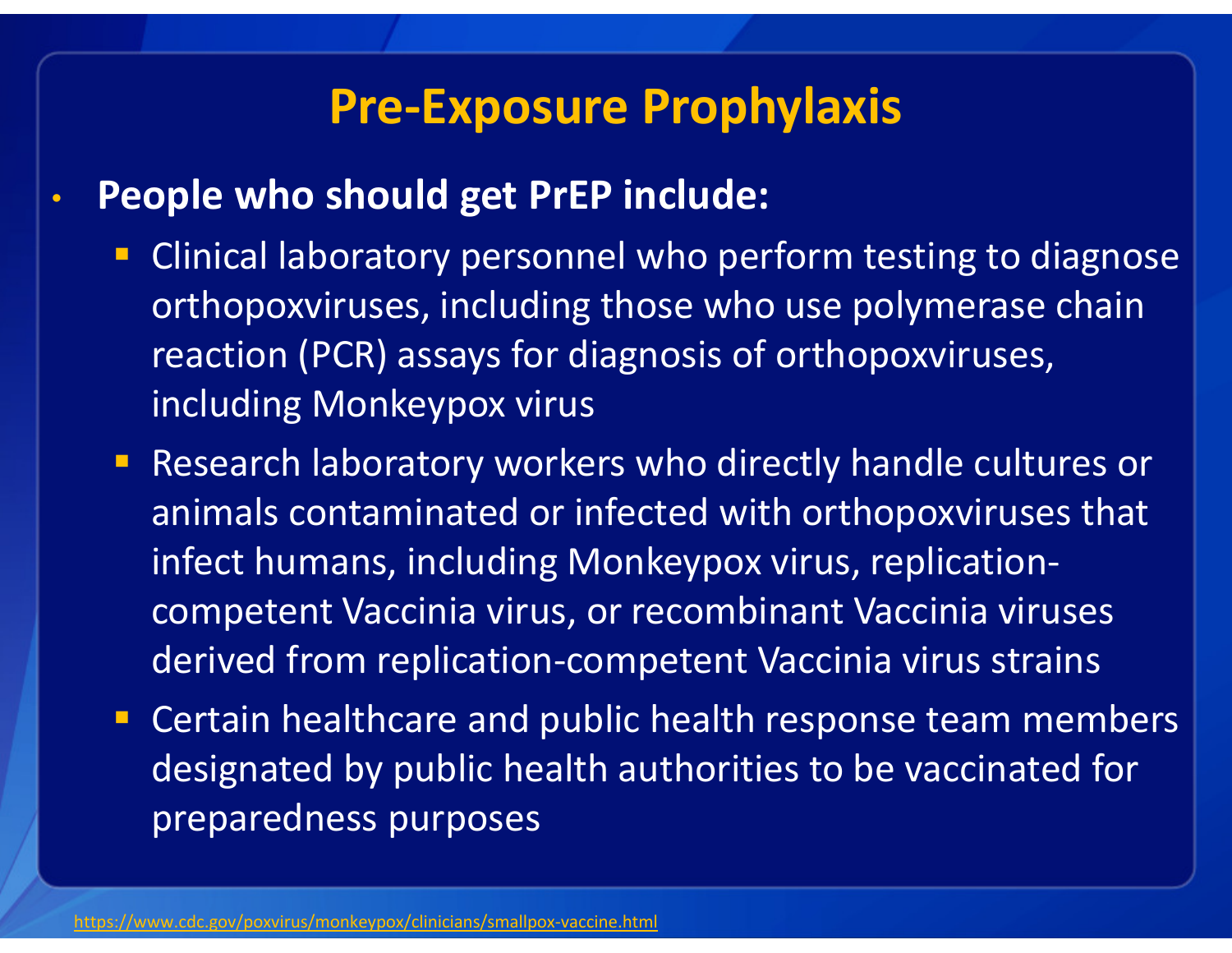### Pre-Exposure Prophylaxis

- • At this time, most clinicians in the United States and laboratorians not performing the orthopoxvirusgeneric test to diagnose orthopoxviruses, including monkeypox, are not advised to receive orthopoxvirusPrEP
	- **Service Service**  Laboratorians should consult with laboratory biosafety officers and supervisors to identify risks and precautions, depending on the type of work they are doing
	- **EXPLEE Clinicians and laboratorians should use recommended** infection control practices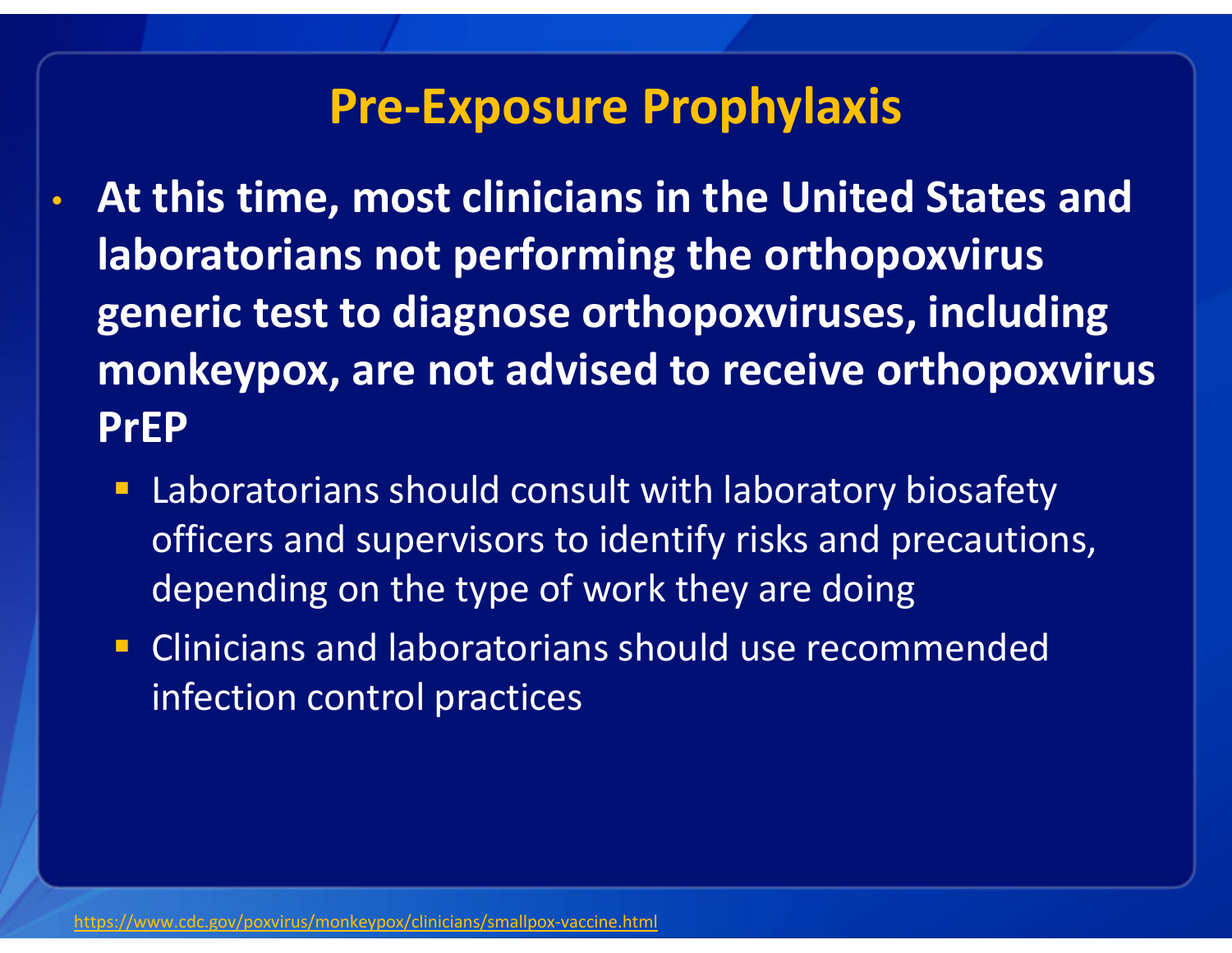#### ACIP Contraindications for ACAM2000 and JYNNEOS for PrEP

| <b>Contraindication</b>                             | <b>ACAM2000</b>  | <b>ACAM2000</b>           | <b>ACAM2000</b>       | <b>JYNNEOS</b> |
|-----------------------------------------------------|------------------|---------------------------|-----------------------|----------------|
|                                                     | <b>Primary</b>   | <b>Revaccinees</b>        | <b>Household</b>      |                |
|                                                     | <b>Vaccinees</b> |                           | Contacts <sup>1</sup> |                |
| <b>History or presence of atopic dermatitis</b>     | $\mathsf{X}$     | X                         | $\mathsf{X}$          |                |
| <b>Other active exfoliative skin conditions</b>     | $\mathsf{X}$     | X                         | $\mathsf{X}$          |                |
| <b>Conditions associated with immunosuppression</b> | $\mathsf{X}$     | X                         | $\mathsf{X}$          |                |
| <b>Pregnancy</b>                                    | X                | $\mathsf{X}$              | $\mathsf{X}$          |                |
| <b>Aged &lt;1 year</b>                              | X                | X                         | X                     |                |
| <b>Breastfeeding</b>                                | $\mathsf{X}$     | $\mathsf{X}$              |                       |                |
| <b>Serious vaccine component allergy</b>            | $\mathsf{X}$     | X                         |                       | $\mathsf{X}$   |
| Known underlying heart disease (e.g., coronary      | $\mathsf{X}$     | $\boldsymbol{\mathsf{X}}$ |                       |                |
| artery disease or cardiomyopathy)                   |                  |                           |                       |                |
| Three or more known major cardiac risk factors      | $\mathsf{X}$     |                           |                       |                |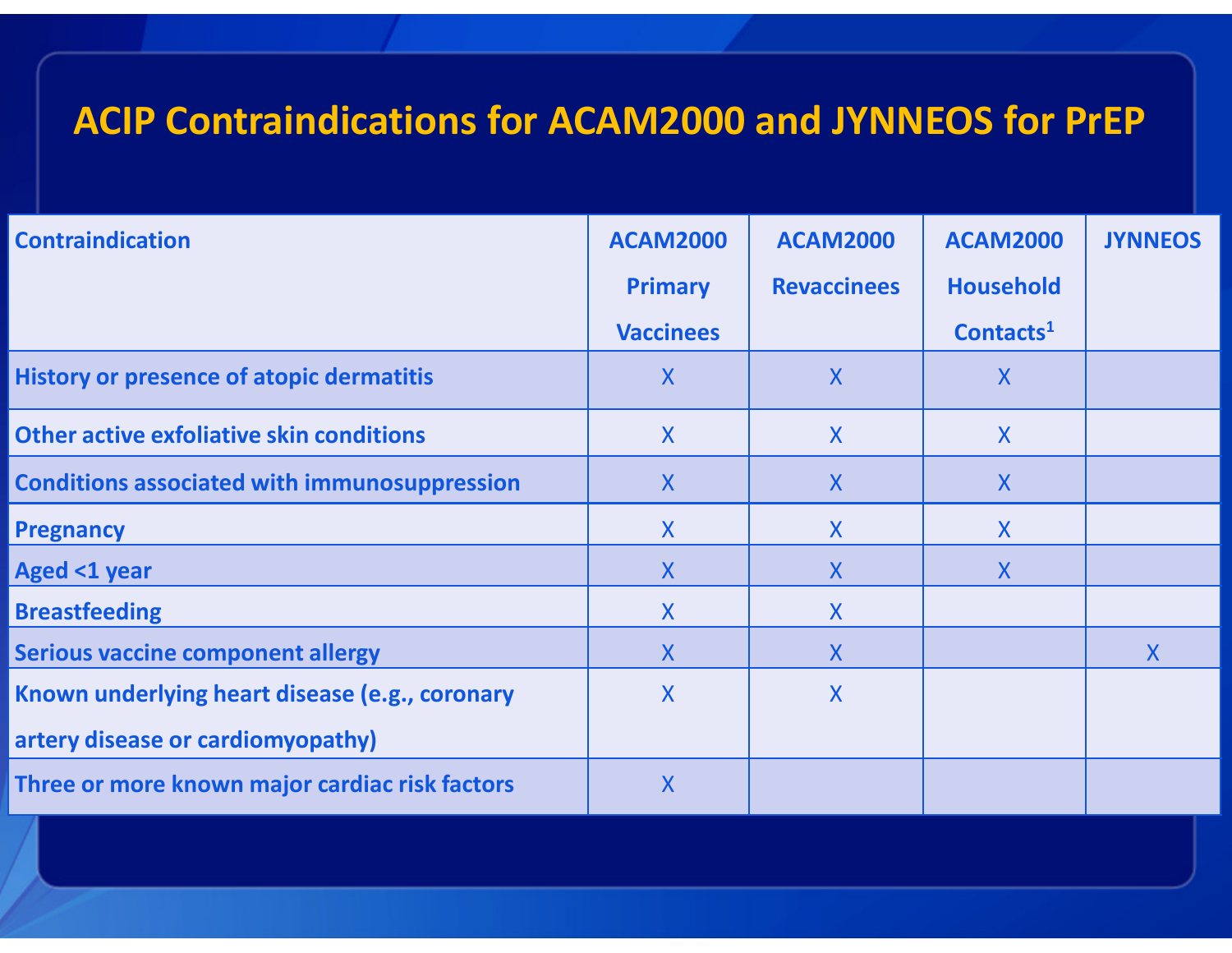# Current Outbreak Response in the US

- $\bullet$  Surveillance (case identification, laboratory confirmation)
- •Containment (isolation of cases, contact tracing)
- • Vaccination of close contacts (PEP) based on risk exposure assessment\*
	- **Service Service** High degree of exposure: PEP recommended
	- **Intermediate degree of exposure: Informed clinical decision** making recommended on an individual basis to determine whether benefits of PEP outweigh risks
	- Brief interactions and those conducted using appropriate PPE in accordance with Standard Precautions are not high risk and generally do not warrant PEP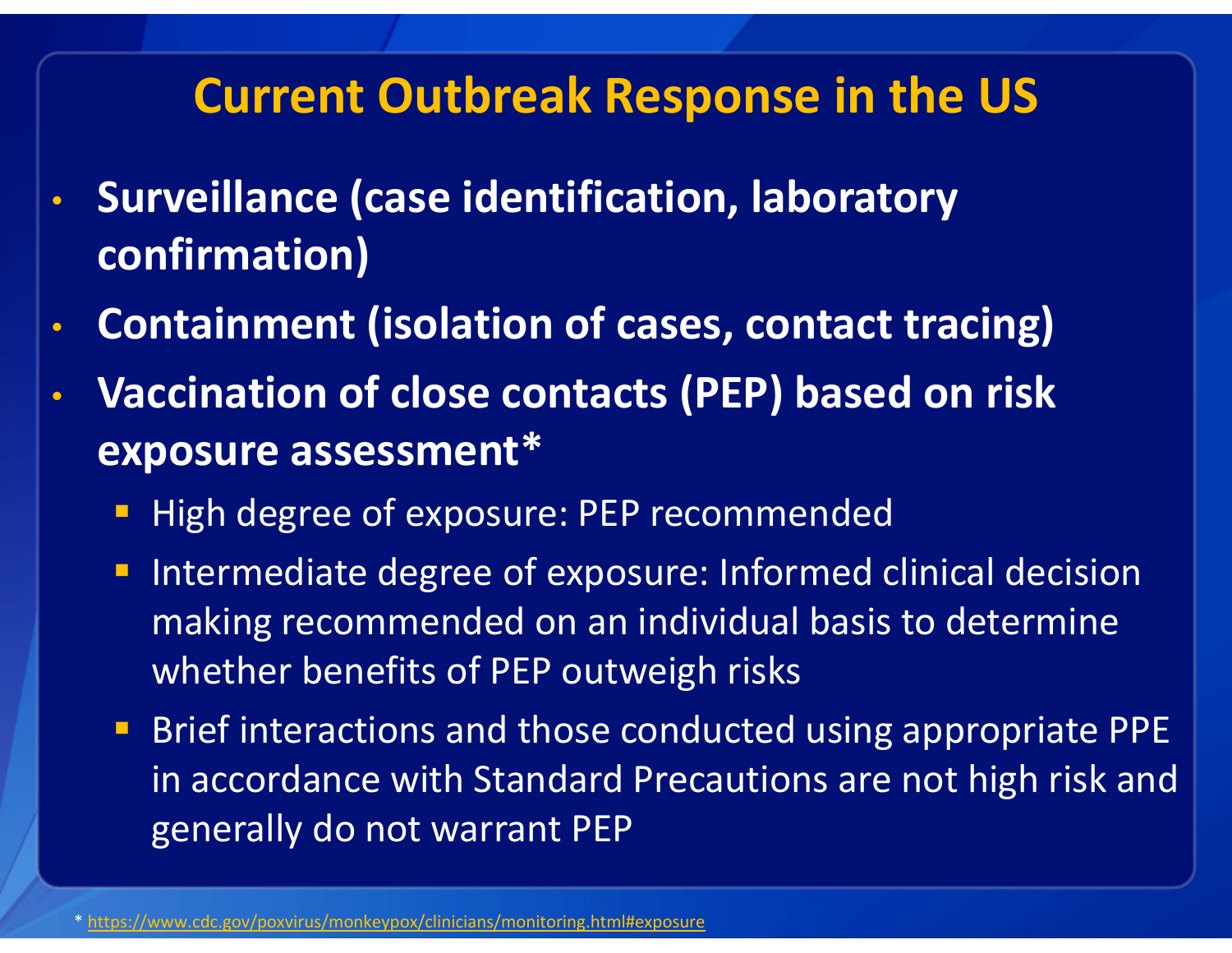# Vaccine Strategy Considerations

- • Jurisdictions with larger numbers of cases are reporting that high percentages of contacts cannot be identified
	- **Several considering or planning for expanded vaccination**
	- b. Electing similar approaches to strategies being used in Montreal and the UK
- •Currently limited supply of JYNNEOS
- • Some jurisdictions have expressed concerns about potential serious adverse events with use of ACAM2000, especially considering that milder disease is typically being reported
- • CDC using the Evidence to Recommendation (EtR) framework to structure deliberations and guide vaccine strategy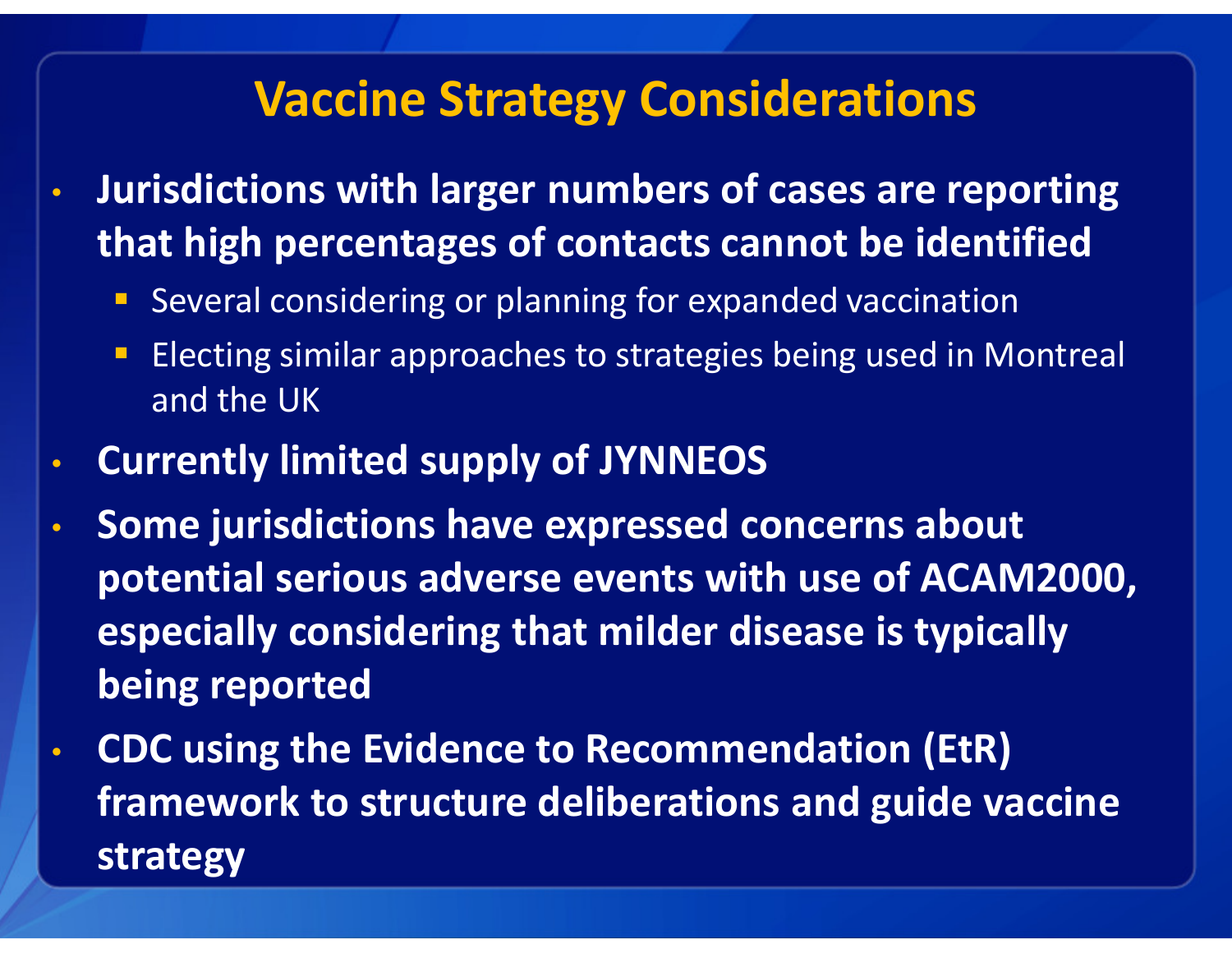### Treatment Considerations for Monkeypox

- • Many individuals infected with monkeypox virus havea mild, self-limiting disease course in the absence of specific therapy
- • The prognosis for monkeypox depends on multiple factors such as previous vaccination status, initial health status, and concurrent illnesses or comorbidities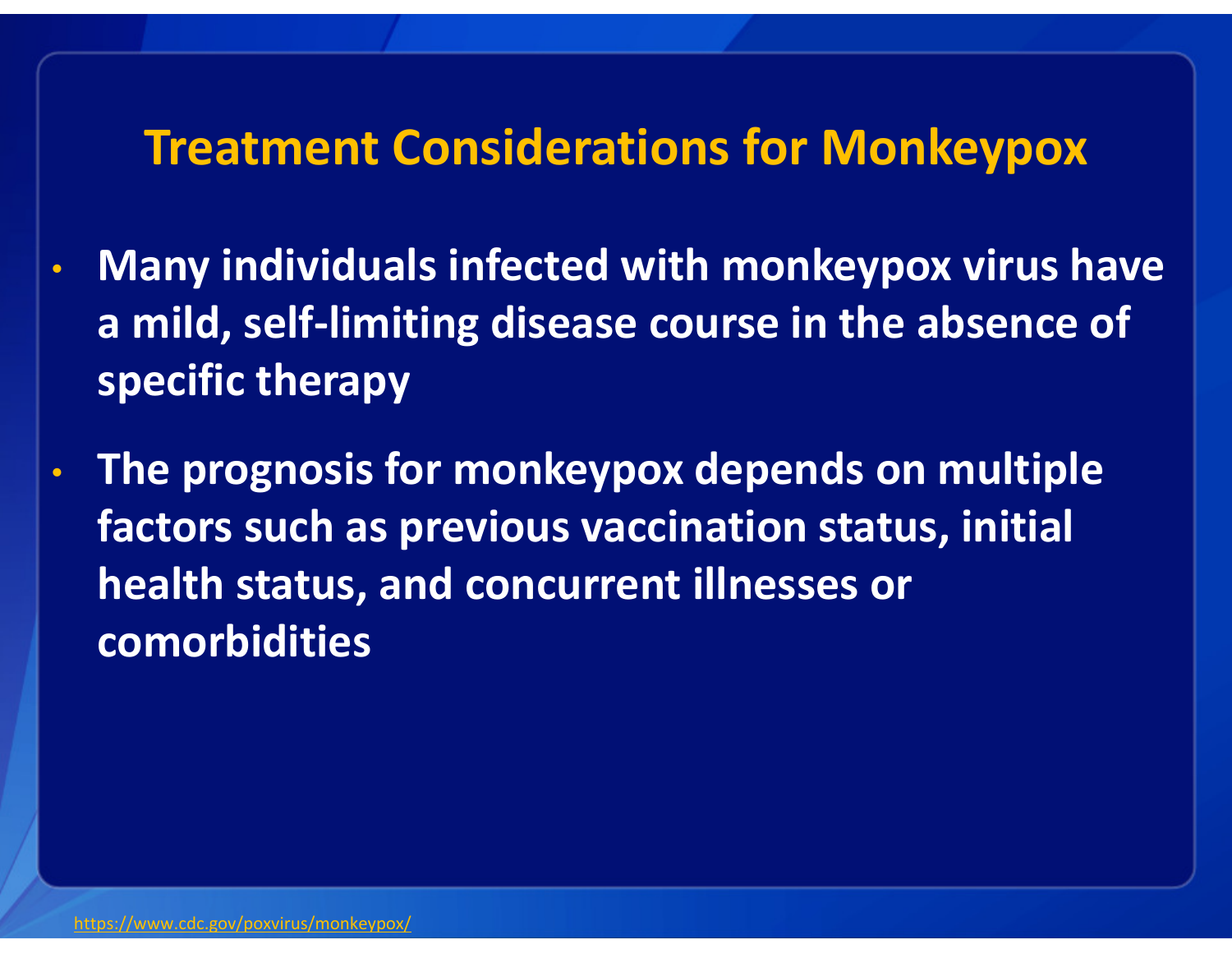# Treatment Considerations for Monkeypox

- Persons who should be considered for treatment following consultation with CDC might include:
	- **Service Service**  Persons with severe disease (e.g., hemorrhagic disease, confluent lesions, sepsis, encephalitis, or other conditions requiring hospitalization)
	- **Service Service**  Persons who may be at high risk of severe disease:
		- People with immunocompromising conditions (e.g., HIV/AIDS, leukemia, lymphoma, generalized malignancy, etc.)
		- Pediatric populations, particularly patients younger than 8 years of age
		- Pregnant or breastfeeding women
		- People with a history or presence of atopic dermatitis, people with other active exfoliative skin conditions
		- People with one or more complication
- • Persons with monkeypox virus aberrant infections that include its accidental implantation in eyes, mouth, or other anatomical areas where monkeypox virus infection might constitute a special hazard (e.g., the genitals or anus)

 $\bullet$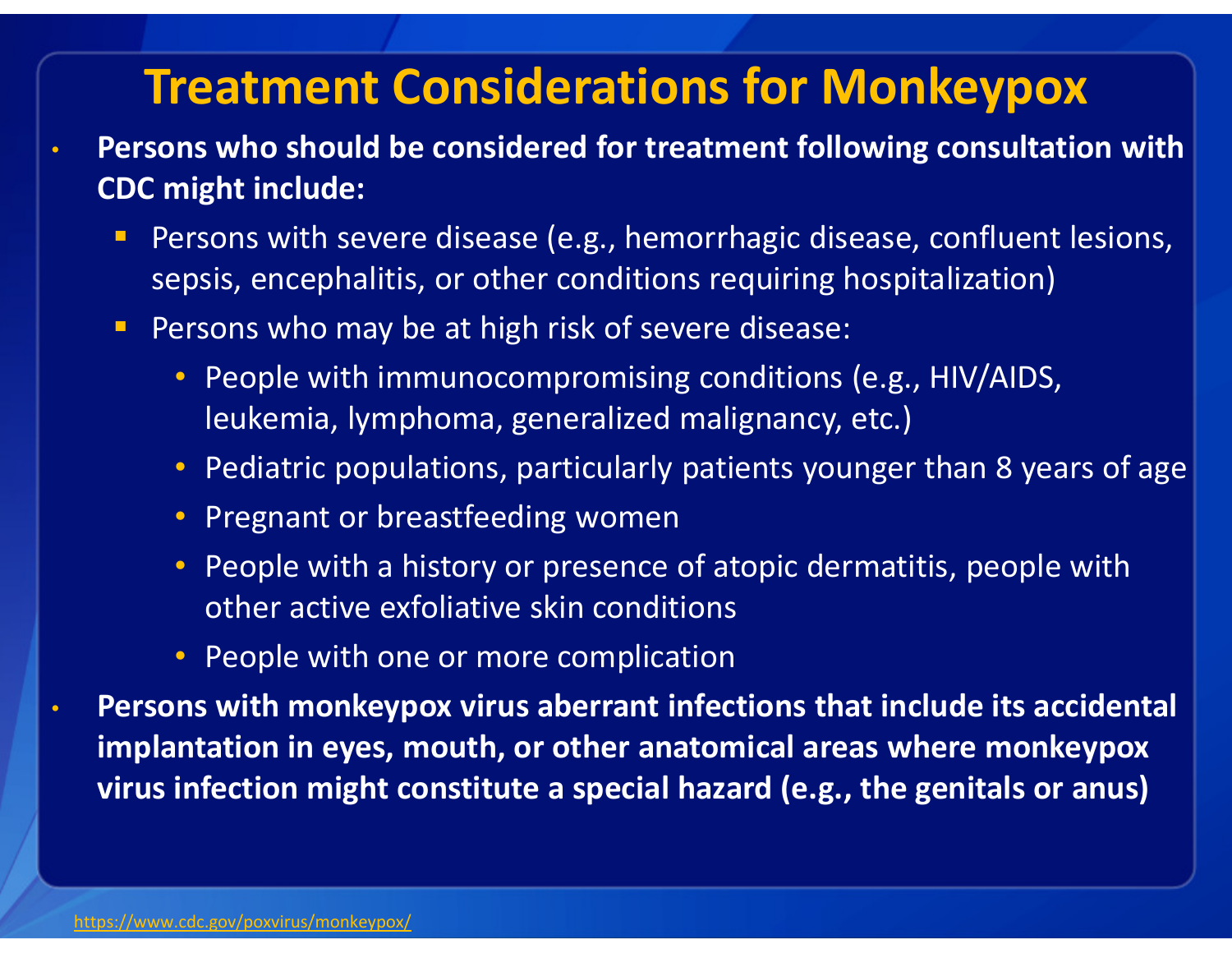# **Tecovirimat**

- $\Box$  Tecovirimat is an antiviral medication that is approved by the FDA for the treatment of human smallpox disease in adults and pediatric patients weighing at least 13 kg
	- Also known as TPOXX or ST-246
- $\Box$  Oral capsule and IV formulations approved by FDA in July 2018 and May 2022, respectively

#### $\Box$ Indication

- Tecovirimat is indicated for the treatment of human smallpox disease in adults and pediatric patients weighing at least 3 kg
- CDC-held Emergency Access Investigational New Drug Protocol allows use of Tecovirimat for Non-Variola Orthopoxvirus Infection (e.g., monkeypox)
	- Includes allowance for opening an oral capsule and mixing its content with liquid or soft food for pediatric patients weighing less than 13 kg

#### $\Box$  Available from the Strategic National Stockpile as an oral capsule formulation or an intravenous vial

https://www.accessdata.fda.gov/drugsatfda\_docs/label/2018/208627s000lbl.pdf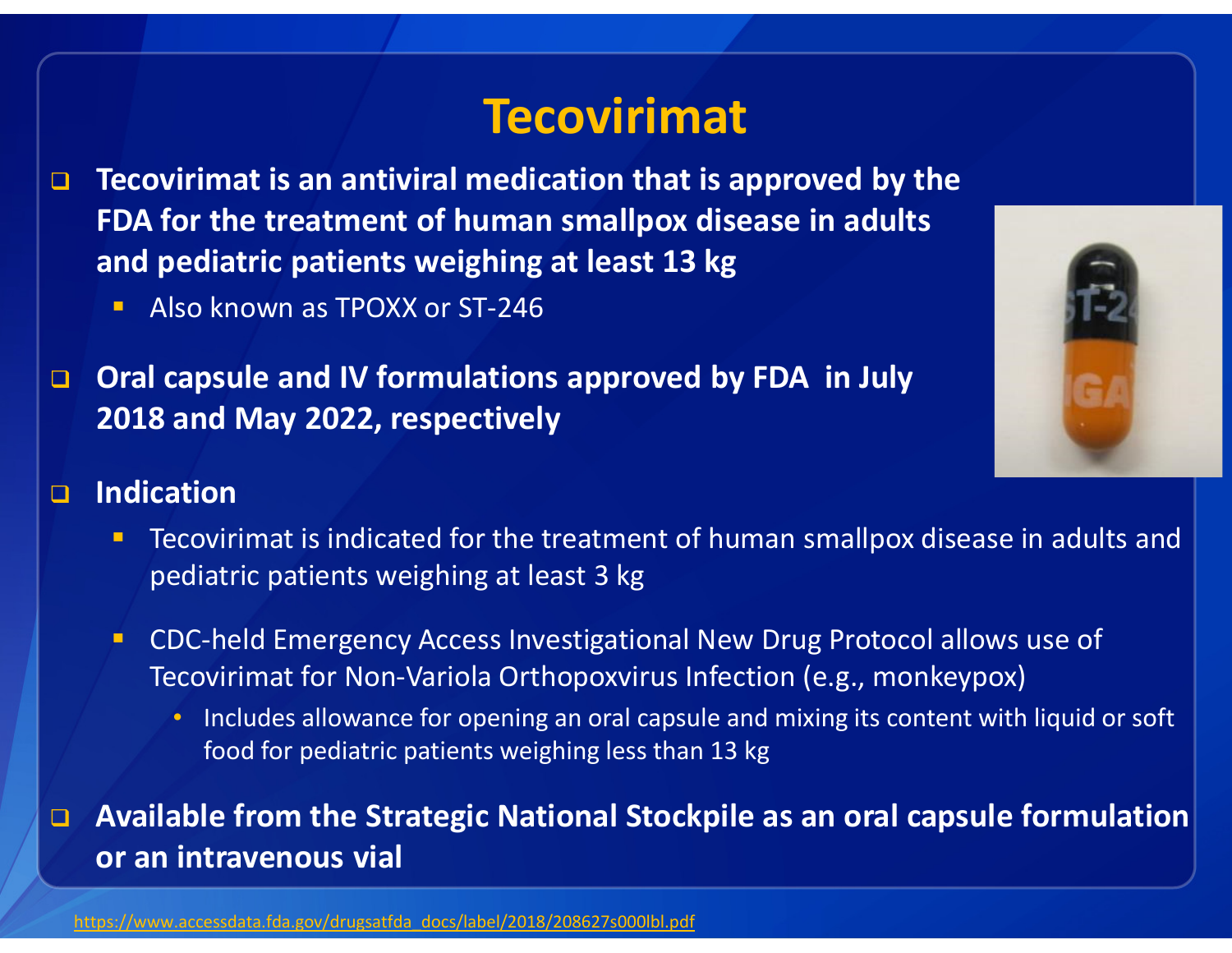# Vaccinia Immune Globulin Intravenous (VIGIV)

**Q** VIGIV is licensed by FDA for the treatment of complications due to vaccinia vaccination, including:

- Eczema vaccinatum
- **Progressive vaccinia**
- **Severe generalized vaccinia**
- **•** Vaccinia infections in individuals who have skin conditions
- Aberrant infections induced by vaccinia virus (except in cases of isolated keratitis)



**Q CDC-held Emergency Access Investigational New Drug Protocol** allows use of VIGIV for Non-Variola Orthopoxvirus Infection (e.g., monkeypox)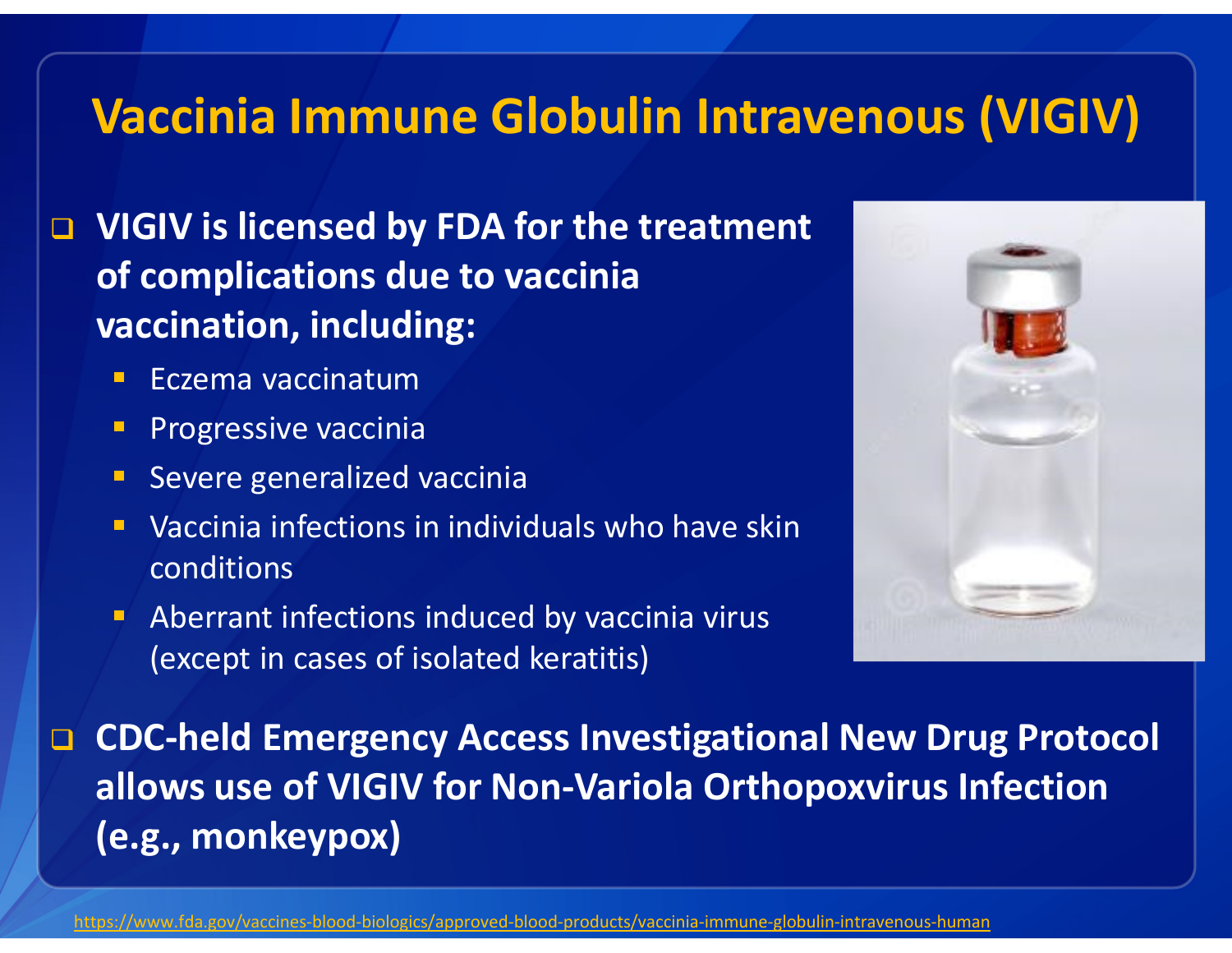# **Cidofovir**

 $\Box$  Cidofovir (also known as Vistide) is an antiviral medication that is approved by the FDA for the treatment of cytomegalovirus (CMV) retinitis in patients with Acquired Immunodeficiency Syndrome (AIDS)

**Q CDC-held Emergency Access** Investigational New Drug Protocol allows the use of Cidofovir for Non-Variola Orthopoxvirus Infection (e.g., monkeypox)

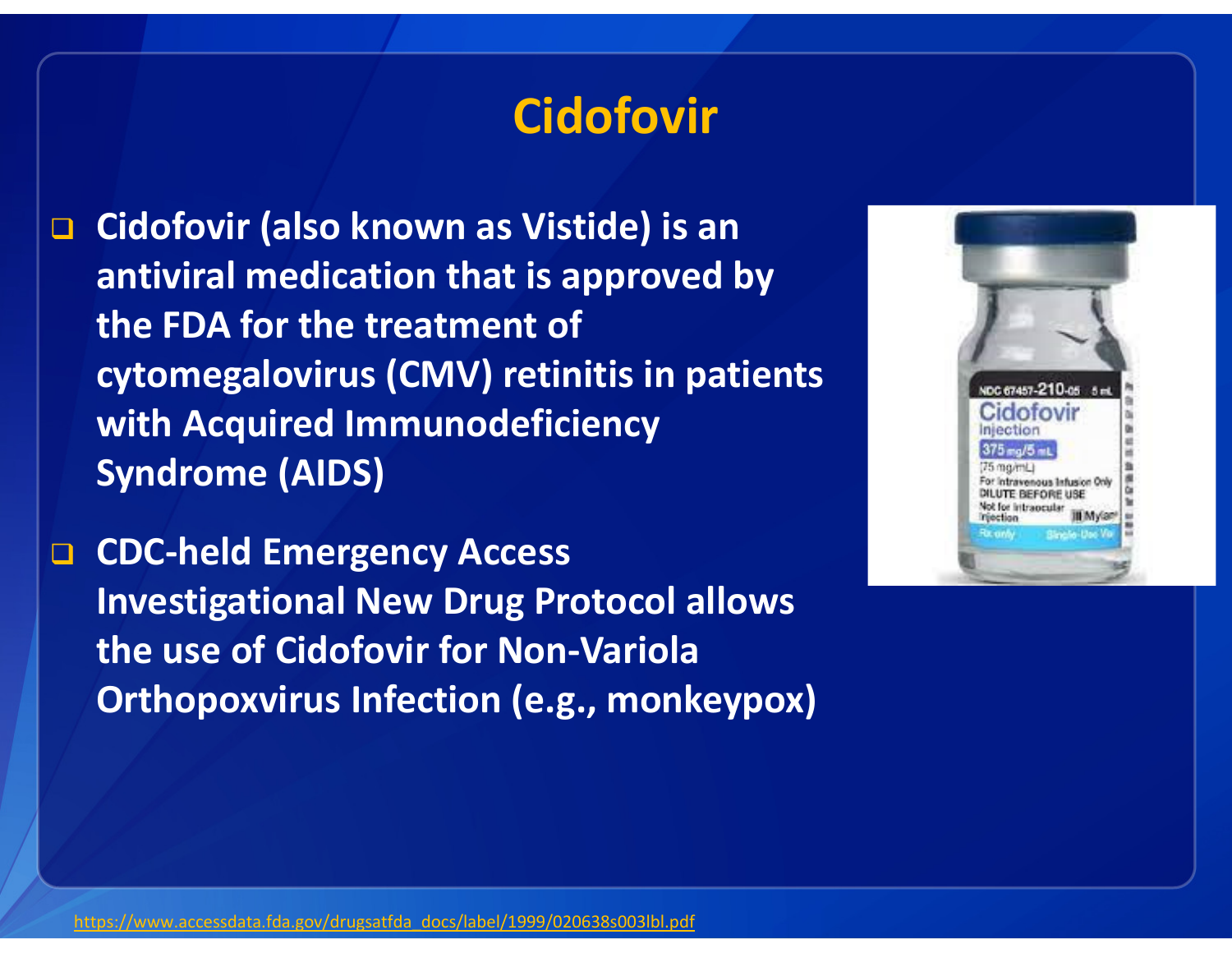# Medical Countermeasure Requests

- $\bullet$  CDC is available for consultations to assist with medical countermeasure utilization including appropriate vaccine and antiviral use
- $\bullet$  Clinicians should work with State or Territorial Health Authorities to requests vaccines, Tecovirimat, VIGIV, or cidofovir
- • Health departments can reach CDC consultants through the CDC Emergency Operations Center